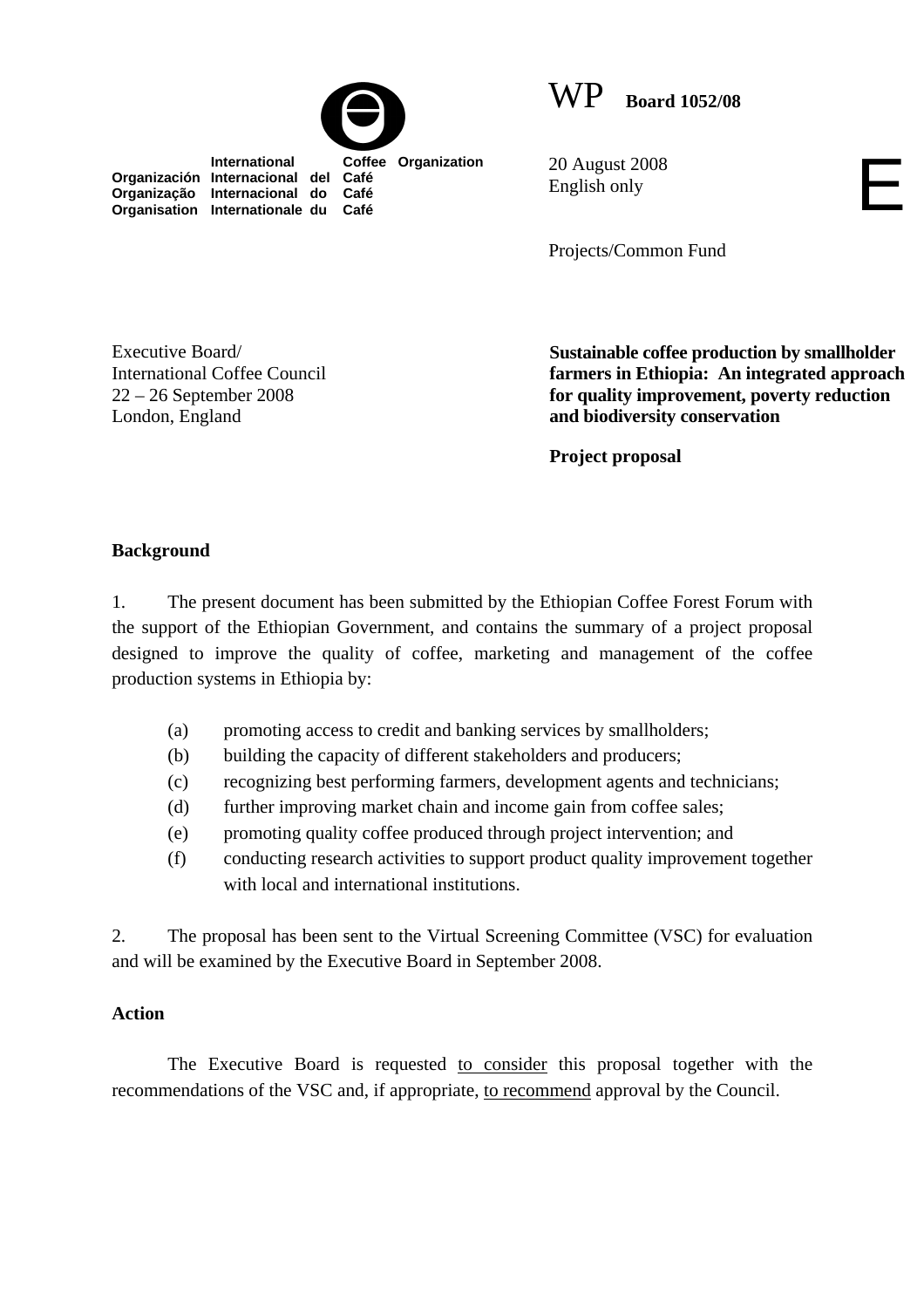## **PROJECT SUMMARY**

- **1.** Project title: Sustainable coffee production by smallholder farmers in Ethiopia: an integrated approach for quality improvement, poverty reduction and biodiversity conservation **2. Duration:** 5 years **3. Location:** In nine districts of Jimma and Illubabor Zones of Oromia National Regional State, Ethiopia **4.** Nature of project: This proposal builds on the lessons learned from the pilot
	- phase of the project on improving coffee quality implemented in Ethiopia and Rwanda, and the wild coffee conservation and use project in its centre of origin. The positive outcomes of the project will be scaled up in two major coffee growing areas of Ethiopia (Jimma and Illubabor), where there is also wild coffee in mountain rainforests. In this regard, the project aims at enhancing coffee quality, marketing and access to loans, thereby contributing to improving the livelihoods of the smallholder coffee farmers and the conservation of the wild populations of coffee. With regard to sustainability, the project will develop a sustainable loan guarantee scheme and efficient loan recovery systems.
- **5.** Brief description: A three-year pilot project on improving coffee quality in East and Central Africa through enhanced primary processing practices was launched in Ethiopia and Rwanda in July 2004 with funding from the Common Fund for Commodities (CFC) and co-financing from Illycaffè. The purpose of the project was to improve the quality of coffee in Ethiopia and Rwanda.

The pilot project has been effective to a great extent, although improvement in the organization and more efficient management is required in planning a thoroughly successful second phase of scaling-up of the project in Ethiopia. The experience gained has shown a number of key points that need to be worked on and the need to consider changes in the overall management scheme. The two major changes which are necessary to ensure a sound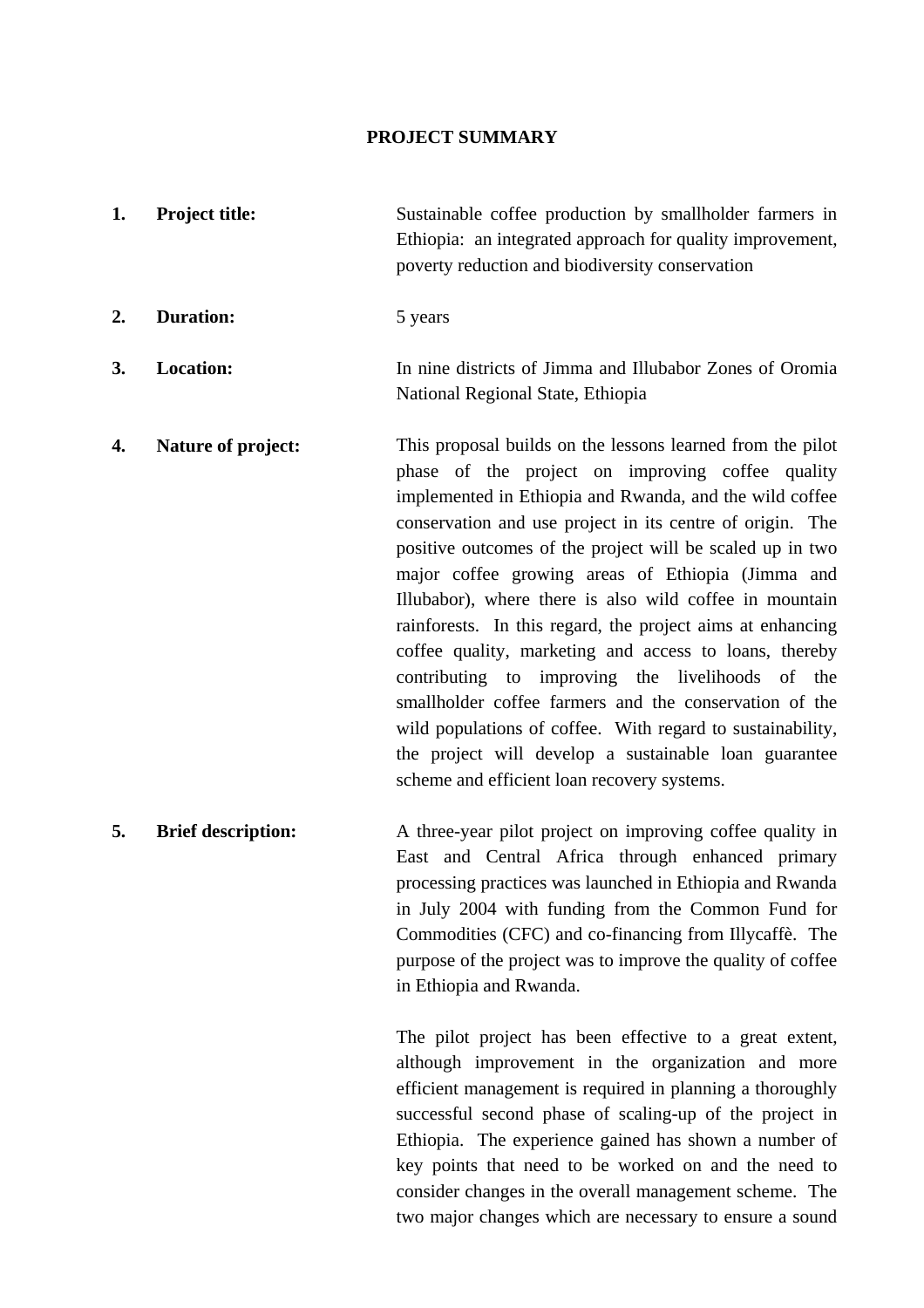foundation for the second phase are: (1) the ownership of the whole project has to be fully Ethiopian, and (2) the scale-up phase should be based on a concept of economic self-sustainability, because the scale-up process is supposed to continue even after the termination of this second phase. For this purpose it is of great importance that the farmers involved should be treated as small-scale investors and that a local financing institution should devise an appropriate loan scheme to let them access the necessary funds.

Another project has been carrying out research on conservation and sustainable use of the wild populations of coffee and the coffee forests in Ethiopia since 2002. The results of this project revealed that conservation of coffee genetic resources at the centre of origin can only be achieved through sustainable use. In order to achieve this, different incentives like supporting farmers to produce quality coffee and access to premium markets with differential price for the quality and contribution to conservation are essential. In addition, hotspot areas where efforts have to be made to conserve and use coffee genetic resources through establishment of coffee biosphere reserves and associated development zones have been identified.

| 6.<br>7. | <b>Estimated total cost:</b><br><b>Financing</b> | US\$4,693,659        |  |
|----------|--------------------------------------------------|----------------------|--|
|          | sought from the Fund:                            | US\$2,961,173        |  |
| 8.       | Mode of financing:                               | Grant                |  |
| 9.       | Co-financing (Illycafè):                         | US\$378,999          |  |
|          | 10. Mode of co-financing:                        | Contribution in cash |  |
| 11.      | <b>Counterpart contribution:</b>                 | US\$399,498          |  |
|          | 12. Loan from local banks:                       | US\$953,989          |  |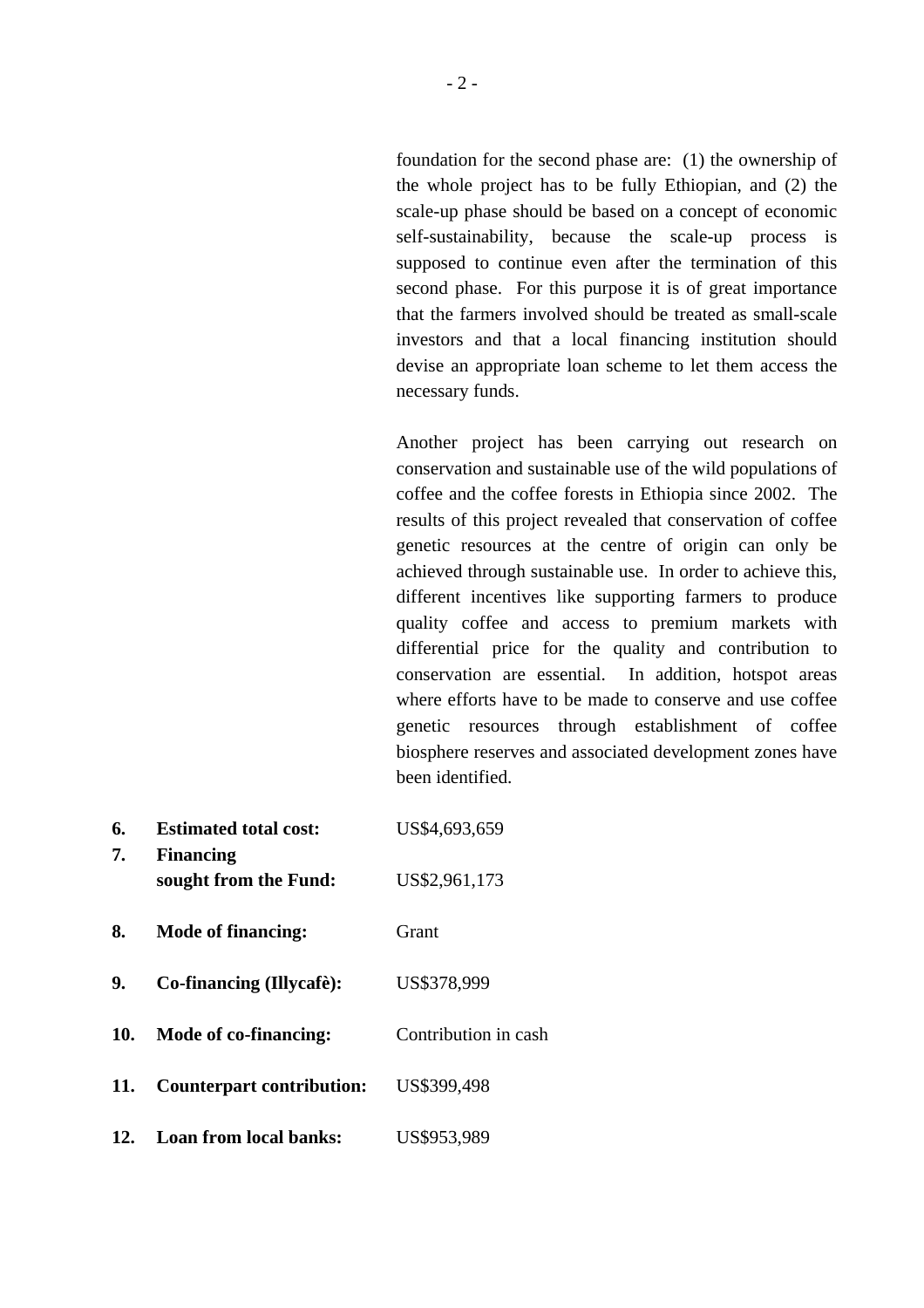| 13. | <b>Project</b><br><b>Executing agency (PEA):</b> | Ethiopian Coffee Forest Forum                                                                                              |  |
|-----|--------------------------------------------------|----------------------------------------------------------------------------------------------------------------------------|--|
| 14. | <b>Partner institutions:</b>                     | Ministry of Agriculture and Rural Development, Oromia<br>Bureau of Agriculture and Rural Development, and<br>Illycaffè SPA |  |
| 15. | <b>Supervisory body:</b>                         | International Coffee Organization (ICO)                                                                                    |  |
| 16. | <b>Estimated starting date:</b>                  | 1 January 2009                                                                                                             |  |